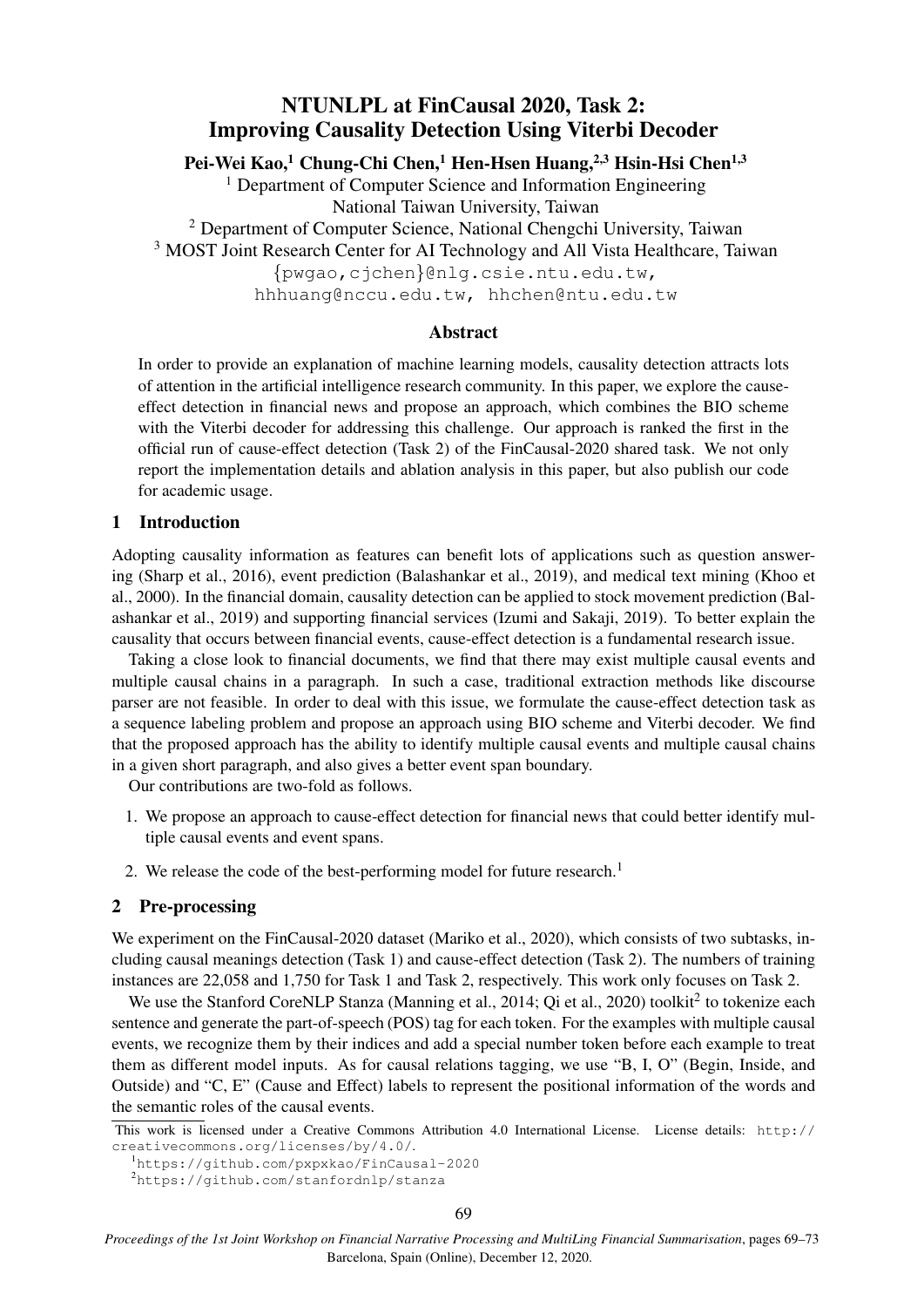# 3 Methods

#### 3.1 Baseline Models

- Conditional Random Field (CRF): CRF (Lafferty et al., 2001) is a popular model for sequential labeling, which considers the neighboring labels during calculation. We use the default parameter settings provided by Mariko et al. (2020) to train a baseline model for comparison.
- Bidirectional Encoder Representations from Transformers (BERT): The pretrained text encoder BERT generally performs well in many NLP tasks (Devlin et al., 2018). In this paper, we use the *BERT-base* model, which consists of 12 Transformer layers with the hidden dimension of 768. It is pre-trained on *Masked Language Model Task* and *Next Sentence Prediction Task* via a large cross domain corpus and is well-known for its simplification of fine-tuning downstream tasks. We implement this baseline model by using the package provided by *huggingface*<sup>3</sup> (Wolf et al., 2019).

For clarity of the model structure, we add a linear layer above the BERT-base model, and finetune it into a token classifier as our baseline for experiment. Given a sequence of tokens in the source documents  $\mathbf{x} = [x_1, x_2, ..., x_n]$ , the classifier will generate the target sequence of labels  $y = [y_1, y_2, ..., y_n], y_i \in \{O, C, E\}$  for baseline target, and  $y_i \in \{O, B - C, I - C, B - E, I - E\}$ for BIO scheme target.

The training parameters of max length, batch size, and epoch is set as 350, 4 and 4, respectively. The initial learning rate is set to 5e-05, and we use cross entropy as the loss function. The final training time with one GTX TITAN X and Core i7-6700 is approximately 15 minutes, and requires 4GB GPU RAM.

#### 3.2 POS Feature

With the POS tags labeled by the Stanford CoreNLP Stanza (Manning et al., 2014; Qi et al., 2020) toolkit, we first represent the POS information as a one-hot vector and concatenate it with the output of BERT's last hidden state output, and then send it to the final linear layer. The concatenated tensor is subject to predict the final label of the token.

## 3.3 Viterbi Decoder

Viterbi decoding is a dynamical programming algorithm that allows us to find the path with the global optimal probability. The probability of the most possible path ending in state  $t$  with observation  $i$  is:

$$
p_t(i, x) = e_t(i) \max_{k} (p_k(j, x - 1) \times p_{kt}),
$$
\n(1)

where  $e_t(i)$  represents the emission probability to observe element i in state t,  $p_k(j, x-1)$  represents the probability of the most possible path ending at position  $x-1$  in state k with element j, and  $p_{kt}$  represents the transition probability from state  $k$  to  $t$ .

Our proposed Viterbi decoder is added upon the fine-tuned BERT classifier only during evaluation. We consider the final output of the linear classifier in BERT as the emission matrix, and pre-define the transition matrix based on the BIO scheme. The Viterbi decoder will compute recursively to find the most probable sequence.

#### 4 Results

We perform five-fold cross-validation to verify our experimental results during the self-evaluation period. Table 1 shows the results of the self-evaluation, where exact match stands for the accuracy of both predicted cause and effect are exactly matched with the labels. Table 2 shows the results of the blind test round. The baseline BERT-base model outperforms the CRF model by approximately 0.2 in terms of F1 score and 0.4 in terms of exact match ratio, showing the advantage of the pre-trained model. Compared with CRF, we notice that BERT can better distinguish multiple causal events and causal chains given the

<sup>3</sup>https://github.com/huggingface/transformers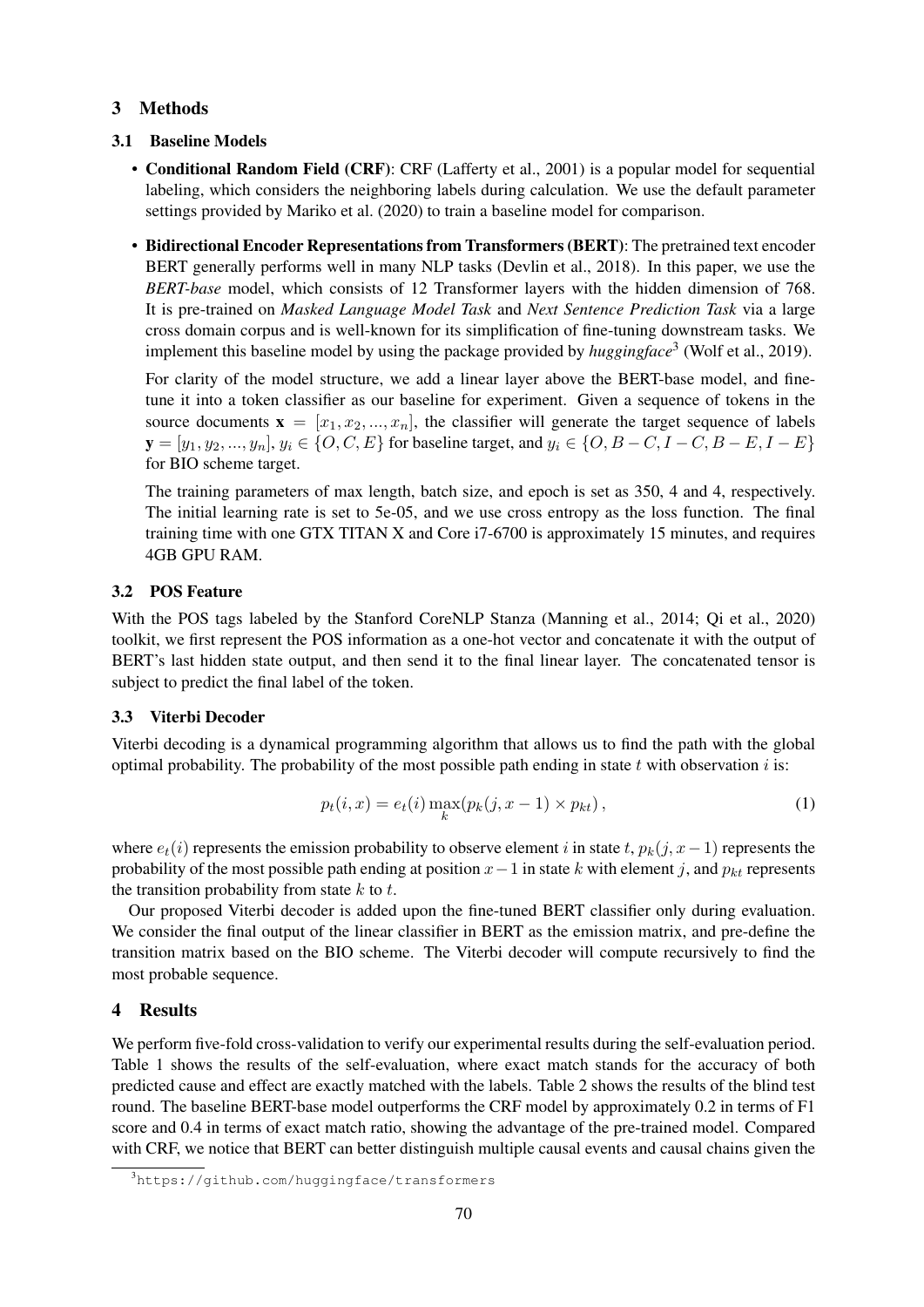same input text. We also find that adding POS features does not significantly improve the performance. Besides, using the BIO tagging scheme alone decreases the performance. However, combining the BIO tagging scheme with the Viterbi decoder achieves a great improvement in exact match ratio by rising 5%.

| <b>Extractor</b>  | F1    | P     | R     | <b>Exact Match</b> |
|-------------------|-------|-------|-------|--------------------|
| <b>CRF</b>        | 0.620 | 0.620 | 0.610 | 0.245              |
| <b>BERT-base</b>  | 0.871 | 0.867 | 0.868 | 0.673              |
| $+ POS$           | 0.873 | 0.868 | 0.869 | 0.673              |
| $+ BIO$           | 0.862 | 0.824 | 0.832 | 0.654              |
| $+$ POS/BIO       | 0.856 | 0.816 | 0.825 | 0.643              |
| + BIO/Viterbi     | 0.875 | 0.871 | 0.872 | 0.708              |
| + POS/BIO/Viterbi | 0.871 | 0.868 | 0.869 | 0.710              |

Table 1: Self-evaluation results.

| <b>Extractor</b>  | F1    | P     | R     | <b>Exact Match</b> |
|-------------------|-------|-------|-------|--------------------|
| <b>CRF</b>        | 0.701 | 0.694 | 0.681 | 0.328              |
| <b>BERT-base</b>  | 0.942 | 0.959 | 0.962 | 0.773              |
| $+ POS$           | 0.942 | 0.942 | 0.942 | 0.779              |
| $+ BIO$           | 0.914 | 0.925 | 0.912 | 0.790              |
| $+$ POS/BIO       | 0.913 | 0.923 | 0.911 | 0.785              |
| + BIO/Viterbi     | 0.947 | 0.948 | 0.947 | 0.824              |
| + POS/BIO/Viterbi | 0.942 | 0.942 | 0.941 | 0.824              |

Table 2: Blind test results.

Table 3 shows the performances of the top-3 teams in the official round. The F1-score, Precision, and Recall of the runner-up models are similar to those of the proposed approach. However, the exact match ratio of our proposed approach outperforms those of other participants, which is 8.7% better than that of the method proposed by the second-place team.

| <b>Ranking</b>                          | F1 |                     | R | <b>Exact Match</b>                                                                   |
|-----------------------------------------|----|---------------------|---|--------------------------------------------------------------------------------------|
| 1 - Proposed Approach 0.947 0.948 0.947 |    |                     |   |                                                                                      |
|                                         |    | 2 0.947 0.947 0.947 |   |                                                                                      |
|                                         |    | 3 0.837 0.836 0.839 |   | $\begin{array}{ l } \hline 0.824 \ \hline 0.737 \ \hline 0.704 \ \hline \end{array}$ |

Table 3: Results of official round.

# 5 Error Analysis

Figure 1 shows an instance for error analysis, where our approach outperforms the baseline models in the self-evaluation experiment. Here we use the last partition of the training data as validation set for example. In this case, there are two causal chains. The CRF model does not find any causal event. The BERT model only succeeds in tagging one of the causal chains, but fails to tag the other effect span "That stake...". In contrast, our approach successfully labels the correct causal events, which shows that it can better identify the proper event span and achieve a higher exact match ratio.

Figure 2 shows an instance that our best model fails to correctly identify the causal events. In this example, our model could not extract the two correct causal events in one sentence, suggesting that our system still has room for improvement on detecting multiple causal events in a single sentence.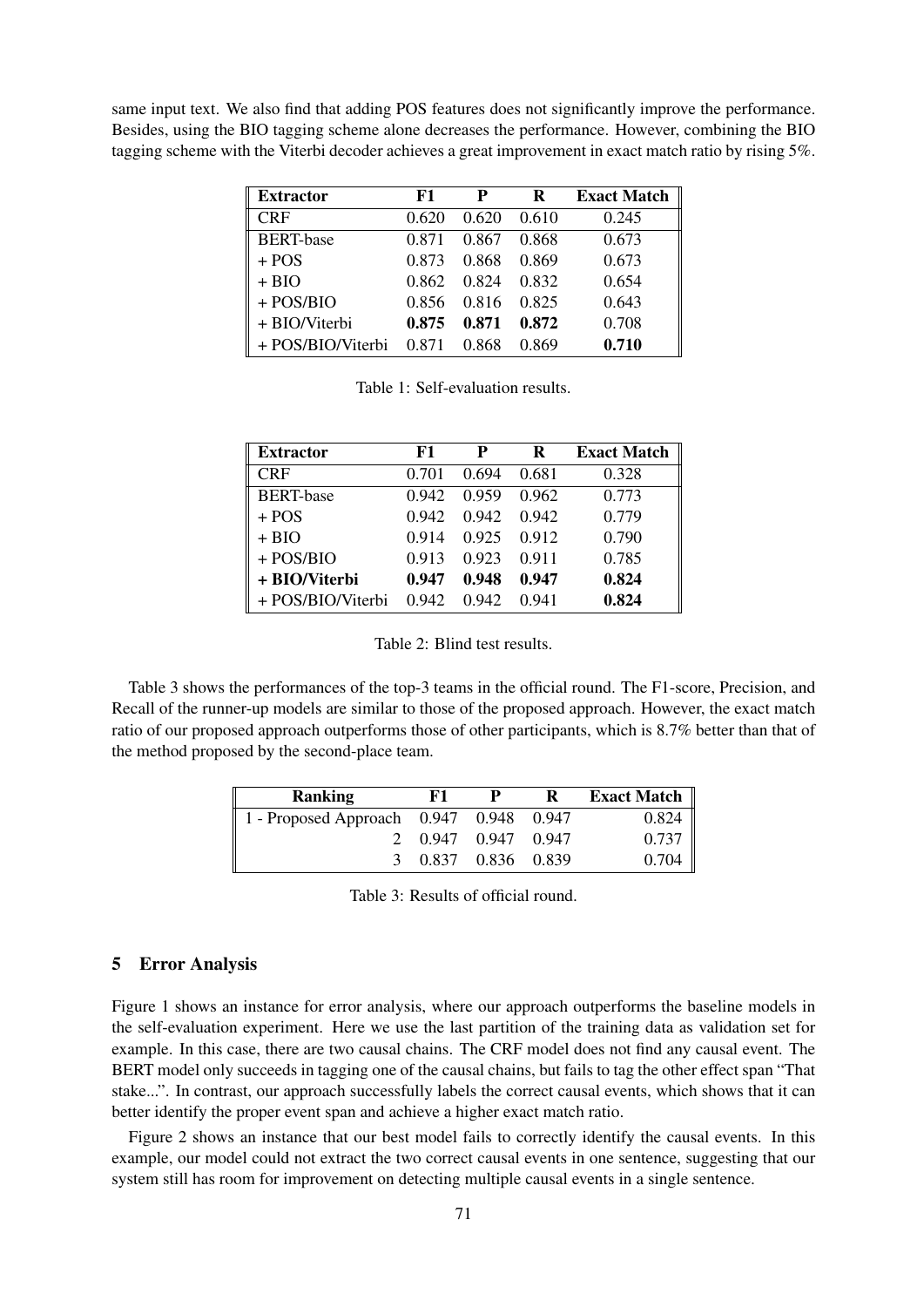| : Cause<br>: Effect          | (0237.00009.2)                                                                                                                                                                                                                                                                                                                                                                  |
|------------------------------|---------------------------------------------------------------------------------------------------------------------------------------------------------------------------------------------------------------------------------------------------------------------------------------------------------------------------------------------------------------------------------|
| Baseline<br><b>BERT-base</b> | Avid Technology (AVID) Impactive Capital disclosed on Sept. 6 an initial<br>position of 3,665,256 shares of the audio- and video-content maker and<br>distributor. That stake counts 2,528,227 shares purchased at \$5.98 to \$9.97<br>each during the period of July 8 through Sept. 6. Impactive said that it<br>acquired the shares because it was an attractive investment. |
| Our<br>Approach              | Avid Technology (AVID) Impactive Capital disclosed on Sept. 6 an initial<br>position of 3,665,256 shares of the audio- and video-content maker and<br>distributor. That stake counts 2,528,227 shares purchased at \$5.98 to \$9.97<br>each during the period of July 8 through Sept. 6. Impactive said that it<br>acquired the shares because it was an attractive investment. |

Figure 1: Instance for error analysis that our approach succeeds.

| : Cause<br>: Effect | (0151.00014.1) & (0151.00014.2)                                                                                                                                                                                  |
|---------------------|------------------------------------------------------------------------------------------------------------------------------------------------------------------------------------------------------------------|
| Gold                | If the total income of a company was in excess of INR 1 Crore but less than<br>INR 10 Crores then applicable surcharge was of 7% and if income exceeded<br>INR 10 Crores, then the surcharge was charged at 12%. |
| Our<br>Approach     | If the total income of a company was in excess of INR 1 Crore but less than<br>INR 10 Crores then applicable surcharge was of 7% and if income exceeded<br>INR 10 Crores, then the surcharge was charged at 12%. |

Figure 2: Instance for error analysis that our approach fails.

## 6 Conclusion

This paper presents our approach to causality detection, which is ranked first in the Task 2 of FinCausal-2020. The ablation analysis shows the effectiveness of the proposed approach. The error analysis also supports that the proposed approach performs better in multiple causal events and multiple causal chains cases.

In the future, we plan to adopt the proposed approach to the documents in other domains. We also plan to adopt the extracted causality from financial documents to improve the performance of downstream tasks such as stock movement prediction and financial argument mining.

## Acknowledgements

This research was partially supported by Ministry of Science and Technology, Taiwan, under grants MOST 109-2218-E-009-014, MOST 109-2634-F-002-040, and MOST 109-2634-F-002-034, and by Academia Sinica, Taiwan, under grant AS-TP-107-M05.

## References

Ananth Balashankar, Sunandan Chakraborty, Samuel Fraiberger, and Lakshminarayanan Subramanian. 2019. Identifying predictive causal factors from news streams. In *Proceedings of the 2019 Conference on Empirical Methods in Natural Language Processing and the 9th International Joint Conference on Natural Language Processing (EMNLP-IJCNLP)*, pages 2338–2348, Hong Kong, China, November. Association for Computational Linguistics.

Jacob Devlin, Ming-Wei Chang, Kenton Lee, and Kristina Toutanova. 2018. Bert: Pre-training of deep bidirectional transformers for language understanding. *arXiv preprint arXiv:1810.04805*.

Kiyoshi Izumi and Hiroki Sakaji. 2019. Economic causal-chain search using text mining technology. In *Proceed-*